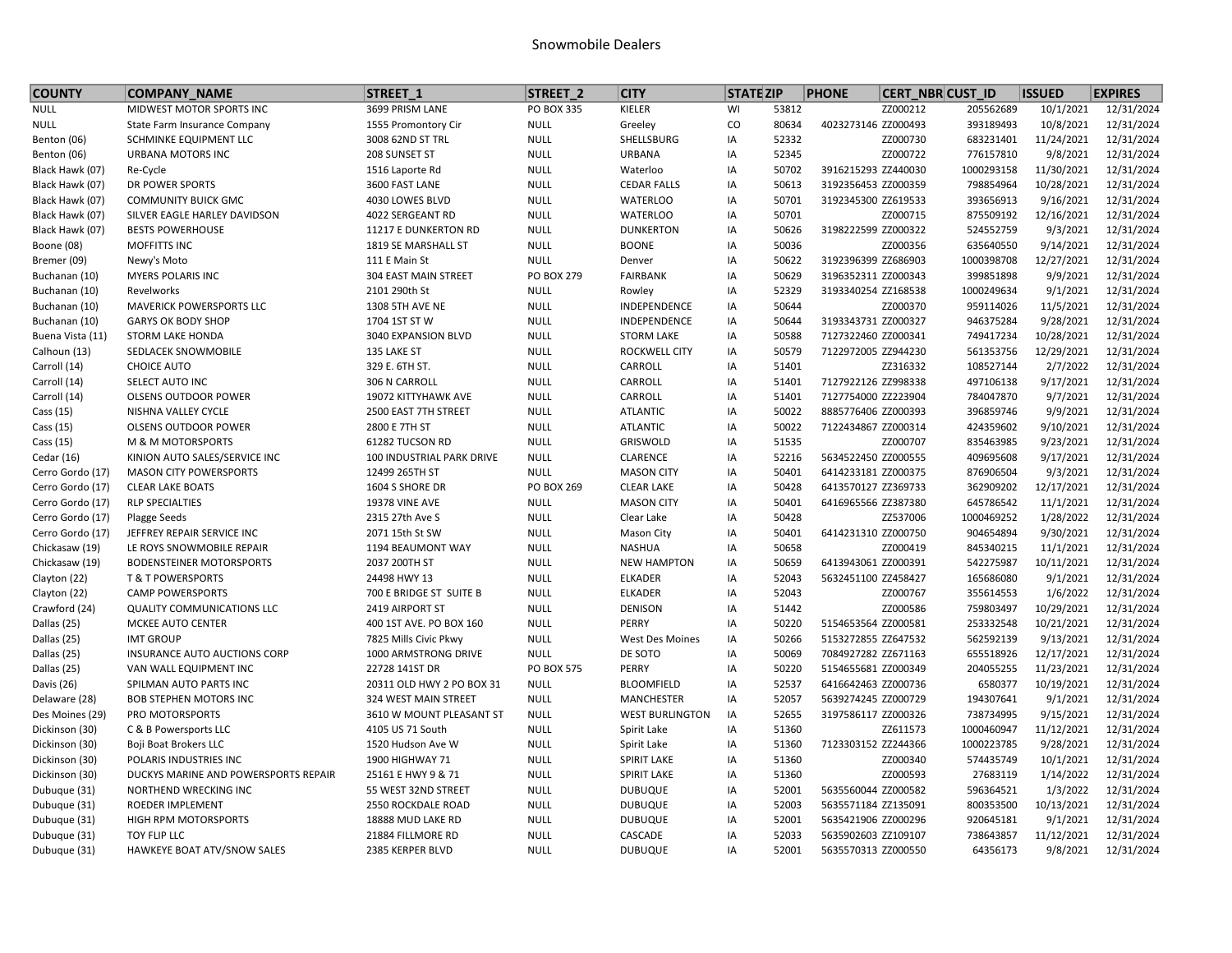## Snowmobile Dealers

| Dubuque (31)      | FUELED INC LLC                    | 2385 KERPER BLVD         | <b>NULL</b>       | <b>DUBUQUE</b>        | IA | 52001 | 5634514600 ZZ000416 | 825267008  | 9/8/2021   | 12/31/2024 |
|-------------------|-----------------------------------|--------------------------|-------------------|-----------------------|----|-------|---------------------|------------|------------|------------|
| Emmet (32)        | <b>J &amp; K SNOWMOBILE LTD</b>   | 2703 7TH AVE S           | <b>NULL</b>       | <b>ESTHERVILLE</b>    | IA | 51334 | ZZ000324            | 62652813   | 1/3/2022   | 12/31/2024 |
| Fayette (33)      | MATTHIESENS AUTOMOTIVE INC        | 609 W WATER ST           | <b>PO BOX 337</b> | <b>FAYETTE</b>        | IA | 52142 | 5634254040 ZZ000423 | 97052971   | 12/22/2021 | 12/31/2024 |
| Fayette (33)      | KUENNENS HOUSE OF POWER           | 455 MAIN ST              | PO BOX 216        | MAYNARD               | IA | 50655 | 5636372870 ZZ000496 | 367541877  | 9/7/2021   | 12/31/2024 |
| Floyd (34)        | FLOYD CYCLE SHOP                  | 611 1ST AVE              | <b>NULL</b>       | <b>FLOYD</b>          | IA | 50435 | ZZ000415            | 571876291  | 12/30/2021 | 12/31/2024 |
| Floyd (34)        | WALKER TRAILER SALES INC          | 1002 W CONGRESS          | <b>NULL</b>       | <b>NORA SPRINGS</b>   | IA | 50458 | 6417492321 ZZ000352 | 718923576  | 12/29/2021 | 12/31/2024 |
| Hardin (42)       | <b>COUNTRY CAR SHOP INC</b>       | 32938 Highway 175        | <b>NULL</b>       | Eldora                | IA | 50627 | 6418582407 ZZ063239 | 122886047  | 10/22/2021 | 12/31/2024 |
| Harrison (43)     | <b>BCB ENTERPRISE LLC</b>         | 1369 HIGHWAY 183         | <b>NULL</b>       | PISGAH                | IA | 51564 | 7124562226 ZZ386998 | 845861442  | 12/2/2021  | 12/31/2024 |
| Henry (44)        | JB Powersports                    | 2911 New London Rd       | <b>NULL</b>       | New London            | IA | 52645 | ZZ158539            | 1000469228 | 1/28/2022  | 12/31/2024 |
| Henry (44)        | <b>GREENHURST AUTO BUILDERS</b>   | 1647 GREENHURST LN       | <b>NULL</b>       | MT PLEASANT           | IA | 52641 | ZZ000583            | 139960959  | 1/7/2022   | 12/31/2024 |
| Henry (44)        | <b>GREENHURST AUTO BUILDERS</b>   | 1647 GREENHURST LN       | <b>NULL</b>       | MT PLEASANT           | IA | 52641 | ZZ000583            | 139960959  | 1/7/2022   | 12/31/2024 |
| Henry (44)        | <b>RS AUTO INC</b>                | 214 S CENTER ST          | <b>NULL</b>       | <b>LOCKRIDGE</b>      | IA | 52635 | ZZ522034            | 116800277  | 9/8/2021   | 12/31/2024 |
| Henry (44)        | STEFFES GROUP INC                 | 2245 E Bluegrass Rd      | <b>NULL</b>       | <b>Mount Pleasant</b> | IA | 52641 | 3193852000 ZZ000755 | 900854191  | 12/29/2021 | 12/31/2024 |
| Humboldt (46)     | <b>CARROLL IMPLEMENT</b>          | 1001 KOSSUTH AVE         | <b>NULL</b>       | LU VERNE              | IA | 50560 | ZZ000170            | 543937908  | 10/25/2021 | 12/31/2024 |
| Jackson (49)      | <b>K MOTORSPORTS</b>              | 1014 E PLATT             | <b>NULL</b>       | MAQUOKETA             | IA | 52060 | 5636522428 ZZ724874 | 705248656  | 9/10/2021  | 12/31/2024 |
| Jackson (49)      | NUGENT AUTO SALES INC             | 115 S CLARK              | <b>NULL</b>       | MAQUOKETA             | IA | 52060 | ZZ000738            | 661103077  | 9/30/2021  | 12/31/2024 |
| Jackson (49)      | <b>BRIDGEPORT AUTO SALES</b>      | PO BOX 1283              | 1180 200TH AVE    | MAQUOKETA             | IA | 52060 | ZZ000517            | 199351875  | 9/14/2021  | 12/31/2024 |
| Jasper (50)       | <b>FAST TRAX SPORTS</b>           | 102 1ST ST               | <b>NULL</b>       | SULLY                 | IA | 50251 | 6415944462 ZZ000334 | 775120439  | 11/15/2021 | 12/31/2024 |
| Jasper (50)       | <b>COUNTRYSIDE MOTORSPORTS</b>    | 8063 N 19TH AVE W        | <b>NULL</b>       | COLFAX                | IA | 50054 | 5156749221 ZZ000595 | 535805915  | 9/30/2021  | 12/31/2024 |
| Jasper (50)       | Mid Iowa Equipment Inc            | 5057 W 36th St S         | <b>NULL</b>       | Newton                | IA | 50208 | 6417929422 ZZ518378 | 1000231764 | 9/2/2021   | 12/31/2024 |
| Johnson (52)      | <b>FAST CITY</b>                  | 2449 IWV RD SW           | <b>NULL</b>       | <b>OXFORD</b>         | IA | 52322 | 3195452795 ZZ000361 | 159464759  | 10/12/2021 | 12/31/2024 |
| <b>Jones</b> (53) | <b>WW POWER SPORTS</b>            | 1500 CHAMBER COURT       | <b>NULL</b>       | ANAMOSA               | IA | 52205 | 3194625071 ZZ000332 | 204693238  | 9/17/2021  | 12/31/2024 |
| Kossuth (55)      | LAKE MILLS MOTOR SPORTS II        | 2801 HWY 18 EAST         | <b>NULL</b>       | ALGONA                | IA | 50511 | 5152952145 ZZ553127 | 310942370  | 9/10/2021  | 12/31/2024 |
| Kossuth (55)      | PERRY PERFORMANCE                 | 1000 N Wittkopf Lane     | <b>NULL</b>       | Algona                | IA | 50511 | 5159796062 ZZ638073 | 758144505  | 1/7/2022   | 12/31/2024 |
| Kossuth (55)      | MILLER SPORTS AND SERVICE INC     | 1818 HWY 169 N           | <b>NULL</b>       | <b>ALGONA</b>         | IA | 50511 | ZZ000355            | 146913850  | 9/3/2021   | 12/31/2024 |
| Lee (56)          | FOOTERS AUTO SALES INC            | 3546 169TH STREET        | <b>NULL</b>       | WEVER                 | IA | 52658 | 3194703137 ZZ000723 | 171003759  | 9/3/2021   | 12/31/2024 |
| Linn (57)         | <b>HAWKEYE AUTO</b>               | 4835 TENTH AVE           | <b>NULL</b>       | <b>MARION</b>         | IA | 52302 | 3193778564 ZZ287297 | 67417501   | 9/2/2021   | 12/31/2024 |
| Linn (57)         | JUNCTION AUTO SALES LLC           | 214 E US HWY 30          | P O BOX 967       | <b>LISBON</b>         | IA | 52253 | 3194552019 ZZ001044 | 676432610  | 9/2/2021   | 12/31/2024 |
| Linn (57)         | <b>MCGRATH POWERSPORTS</b>        | 4645 CENTER POINT RD NE  | <b>NULL</b>       | <b>CEDAR RAPIDS</b>   | IA | 52402 | 3193931205 ZZ000708 | 9976077    | 9/3/2021   | 12/31/2024 |
| Lucas (59)        | C & C CYCLE                       | 130 E Lincoln Ave        | <b>NULL</b>       | Chariton              | IA | 50049 | 6417747494 ZZ000309 | 1000358208 | 9/13/2021  | 12/31/2024 |
| Lyon (60)         | LEMS AUTO RECYCLERS INC           | 402 GERE AVE             | <b>NULL</b>       | <b>DOON</b>           | IA | 51235 | ZZ850688            | 493757868  | 9/3/2021   | 12/31/2024 |
| Mitchell (66)     | NATES OUTDOOR RECREATION INC      | <b>110 OAK ST</b>        | <b>NULL</b>       | <b>RICEVILLE</b>      | IA | 50466 | ZZ000371            | 55460984   | 9/3/2021   | 12/31/2024 |
| Obrien (71)       | <b>GLENS SPORTS CENTER INC</b>    | 208 16TH STREET          | <b>NULL</b>       | SHELDON               | IA | 51201 | 7123244387 ZZ000338 | 269142212  | 9/22/2021  | 12/31/2024 |
| Obrien (71)       | Glen's Sport Center               | 208 16th St              | <b>NULL</b>       | Sheldon               | IA | 51201 | ZZ801637            | 1000461803 | 12/3/2021  | 12/31/2024 |
| Osceola (72)      | 59 POWER SPORTS INC               | 1990 HIGHWAY 59          | <b>NULL</b>       | SIBLEY                | IA | 51249 | 7127583111 ZZ857214 | 958457004  | 11/22/2021 | 12/31/2024 |
| Page (73)         | WHIPP SALES & SERVICE INC         | 701 S 8TH ST             | <b>NULL</b>       | CLARINDA              | IA | 51632 | ZZ000716            | 1741768    | 12/1/2021  | 12/31/2024 |
| Page (73)         | SELECT MOTORS                     | 1212 W SHERIDAN AVE      | <b>NULL</b>       | SHENANDOAH            | IA | 51601 | 7122464268 ZZ000749 | 705469716  | 9/9/2021   | 12/31/2024 |
| Plymouth (75)     | <b>LARRYS AUTO INC</b>            | 108 MAIN ST BOX 182      | <b>NULL</b>       | MERRILL               | IA | 51038 | 7125400408 ZZ000727 | 654371681  | 9/23/2021  | 12/31/2024 |
| Plymouth (75)     | <b>BOBS BIKE SHOP</b>             | 32945 170TH STREET       | <b>NULL</b>       | LE MARS               | IA | 51031 | 7125465983 ZZ000418 | 236219796  | 9/16/2021  | 12/31/2024 |
| Plymouth (75)     | TAGGARTS POWER SPORTS INC         | 31673 HIGHWAY 75         | <b>NULL</b>       | <b>HINTON</b>         | IA | 51024 | 7129474318 ZZ709677 | 21742549   | 1/20/2022  | 12/31/2024 |
| Polk (77)         | <b>STEW HANSEN HYUNDAI</b>        | 11344 HICKMAN RD         | <b>NULL</b>       | <b>CLIVE</b>          | IA | 50325 | 5152511466 ZZ000980 | 145006268  | 1/18/2022  | 12/31/2024 |
| Polk (77)         | STEW HANSEN DODGE CITY            | 12103 HICKMAN RD         | <b>NULL</b>       | URBANDALE             | IA | 50323 | 5152511466 ZZ000703 | 364161547  | 1/18/2022  | 12/31/2024 |
| Polk (77)         | <b>COPART</b>                     | 3300 VANDAILA RD         | <b>NULL</b>       | <b>DES MOINES</b>     | IA | 50317 | 9723915731 ZZ000963 | 176129518  | 3/1/2022   | 12/31/2024 |
| Polk (77)         | GO2AUCTIONSNOW.COM                | 1914 E EUCLID AVE STE B  | <b>NULL</b>       | <b>DES MOINES</b>     | IA | 50313 | 5154916651 ZZ611403 | 434436143  | 9/23/2021  | 12/31/2024 |
| Polk (77)         | <b>BOB BROWN CHEVROLET</b>        | 3600 111TH STREET        | <b>NULL</b>       | URBANDALE             | IA | 50322 | 5152787825 ZZ887016 | 886916071  | 9/14/2021  | 12/31/2024 |
| Polk (77)         | BOB BROWN GMC INC BOB BROWN BUICK | 1405 SE Oralabor Rd      | <b>NULL</b>       | Ankeny                | IA | 50021 | 5152787887 ZZ484974 | 273624239  | 9/14/2021  | 12/31/2024 |
| Polk (77)         | THE AUTO SPECIALIST               | 208 E ARMY POST RD       | <b>NULL</b>       | <b>DES MOINES</b>     | IA | 50315 | 5159537528 ZZ000986 | 269663449  | 9/3/2021   | 12/31/2024 |
| Polk (77)         | <b>HICKLIN POWER SPORTS</b>       | 3160 SE Grimes Blvd      | Ste 700           | Grimes                | IA | 50111 | 5159864880 ZZ000580 | 561511528  | 9/1/2021   | 12/31/2024 |
| Polk (77)         | <b>KARL CHEVROLET</b>             | 1101 SE ORLABOR RD       | <b>NULL</b>       | <b>ANKENY</b>         | IA | 50021 | 5159644255 ZZ000753 | 989244488  | 10/7/2021  | 12/31/2024 |
| Sac (81)          | <b>BLACKHAWK MARINE</b>           | <b>2902 330TH STREET</b> | <b>NULL</b>       | <b>LAKE VIEW</b>      | IA | 51450 | 7126572368 ZZ000342 | 59981738   | 1/10/2022  | 12/31/2024 |
| Scott (82)        | INSURANCE AUTO AUCTIONS CORP      | 5403 ROCKINGHAM RD       | <b>NULL</b>       | <b>DAVENPORT</b>      | IA | 52802 | 5633228562 ZZ000752 | 26970210   | 12/17/2021 | 12/31/2024 |
|                   |                                   |                          |                   |                       |    |       |                     |            |            |            |